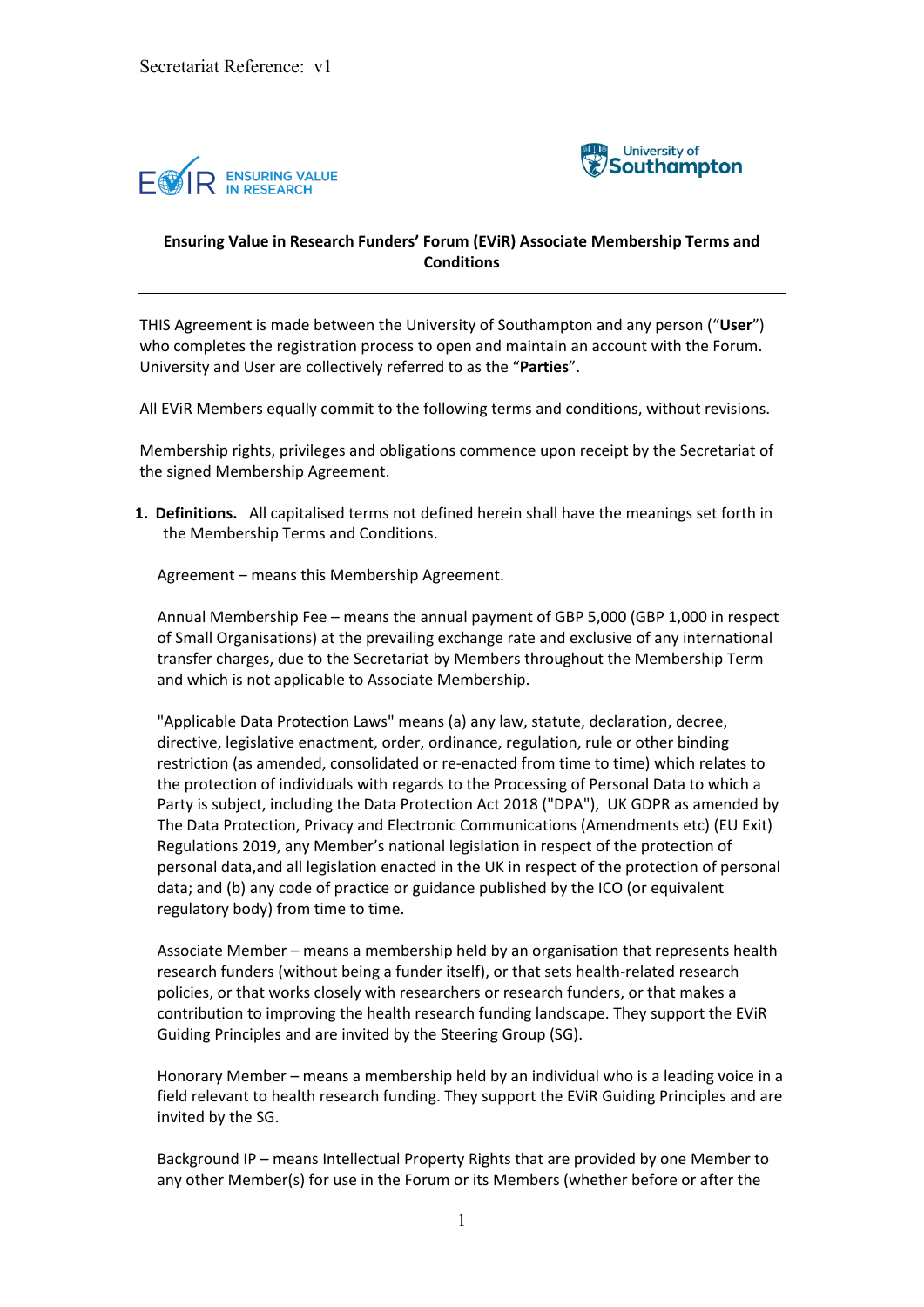date of this Agreement);

Commencement Date – means the first calendar day of the month following the receipt by the Secretariat of the signed Membership Agreement;

"Controller", "Processor", "Processing", "Data Subject", "Personal Data" and "Personal Data Breach" - shall have the meaning given to those terms in the Applicable Data Protection Laws;

EViR Core Activities – means all projects and activities which are funded through the use of membership funds.

 EViR Foreground IP – means Intellectual Property developed by the Forum in the course of and for the purpose of any EViR Core Activities.

Forum – means the Ensuring Value in Research Funders' Forum (EViR);

Forum Year – means  $1^{st}$  January to  $31^{st}$  December;

Intellectual Property (IP) - Shall mean intellectual property of any description including but not limited to all inventions, designs, information, specifications, formulae, improvements, discoveries, know-how, data, processes, methods, techniques and the intellectual property rights therein, including but not limited to, patents, copyrights, database rights, design rights (registered and unregistered), trademarks, trade names and service marks, applications for any of the above.

Member – means the entity which is named on the Membership Application Form;

Members – means the Secretariat and all entities with an active membership having signed the Membership Agreement for the current period.

Membership Term – means the period of time which the Member is contracted to the Forum.

Secretariat – means the organisation that is charged with managing the Forum on a day to day basis and reporting to the Forum Steering Group. This is currently University of Southampton.

Small Organisation – means those organisations with an annual research spend of under GBP 10 million.

Steering Group - means the Co-convenors (or Members appointed by the Co-Convenors) and University representatives charged with setting the overall direction of the Forum.

University – means University of Southampton.

#### 2. **STRATEGIC CONTEXT AND SCOPE**

The Ensuring Value in Research (EViR) Funders' Forum is an international collaboration of public and philanthropic funders, as well as Associate Members and Honorary Members, focussed on raising the probability of benefits to society from health-related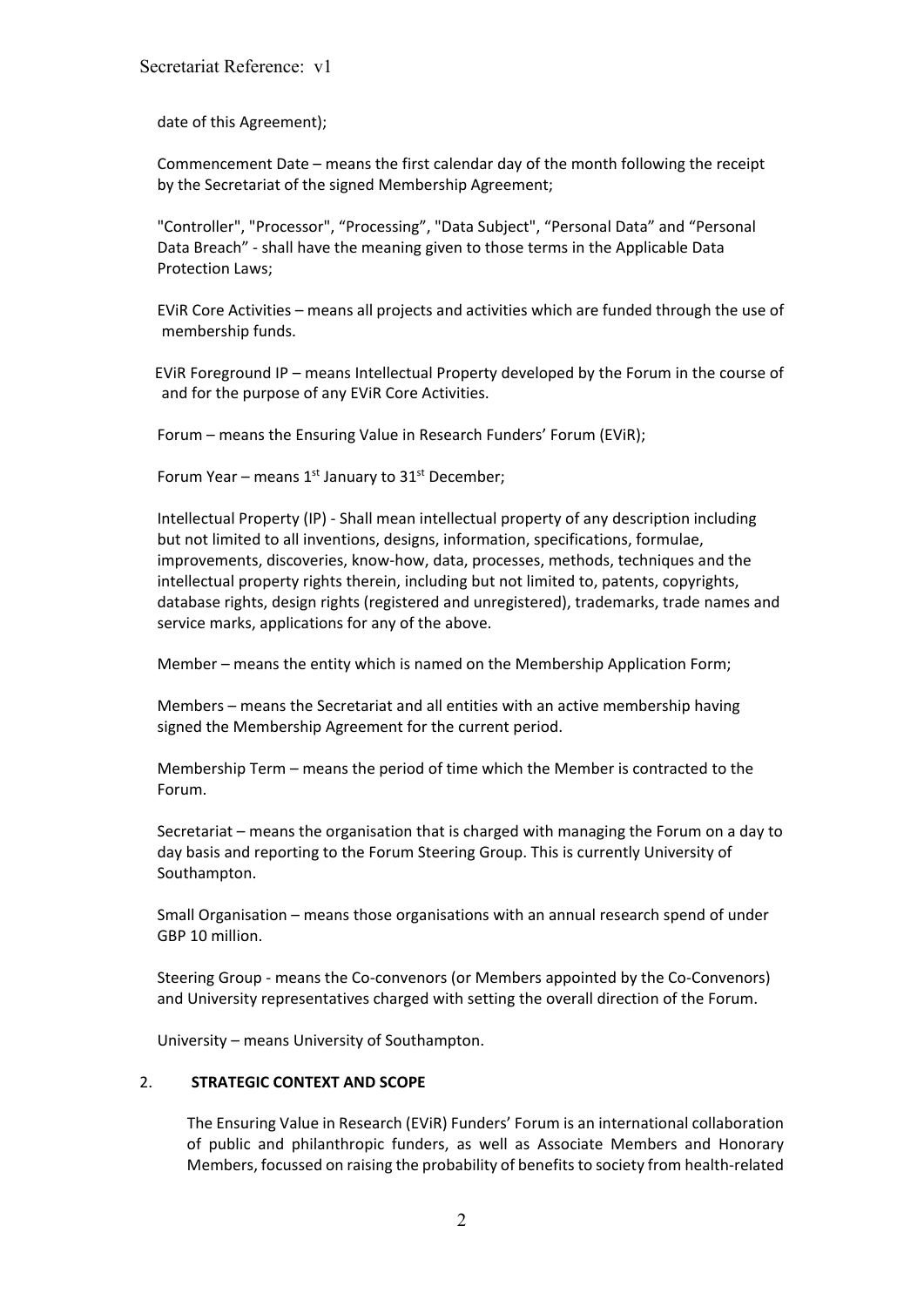research by advancing the practices of research and research funding.

These Membership Terms and Conditions define the management of the EViR Funders' Forum and the role of its Secretariat, the membership model and defines the rights, obligations and liabilities of the Members. The terms and conditions herein shall govern the Member's participation in the Forum, as defined herein.

### 3. **MEMBERSHIP, COMMENCEMENT AND DURATION**

- 3.1 The Member hereby agrees to become a member of the Forum and to collaborate on EViR Core Activities upon the terms and conditions set out in these Membership Terms and Conditions. Membership will commence on the first calendar day of the month following receipt by the Secretariat of the signed Membership Agreement and will terminate at the end of the Forum Year. The Steering Group reserves the right to review the Membership Terms and Conditions annually.
- 3.2 There is no set or mandatory Membership Fee for Associate Members, but small contributions towards EViR running costs are welcome. Payments may be made by credit or debit card or by PayPal where the facility exists, or by invoiced bank transfer. The University, on behalf of the Forum, reserves the right to implement and/or increase the annual Membership Fee, subject to prior consultation with Members.

#### 4. **MANAGEMENT & GOVERNANCE**

- 4.1 A management structure shall be established for the Forum to ensure the management and governance of EViR Core Activities, the Forum, and the Members. The management structure shall consist of at least a Steering Group and a Secretariat.
- 4.2 The Steering Group shall keep the management and governance structure under review to ensure its fitness for purpose for the current and ongoing strategy and mission of the Forum and the benefit of its Members.
- 4.3 The Steering Group shall meet by monthly teleconferences, or in a manner as agreed by the Steering Group members.
- 4.4 Steering Group
	- 4.4.1 The Steering Group (SG) Representatives drawn from the membership.
	- 4.4.2 The SG shall consider the overall strategic direction and objectives of the Forum and represent the Members' interests.
	- 4.4.3 The SG shall operate in accordance with its Terms of Reference as specified in Schedule 2.
	- 4.4.4 The SG shall carry out other responsibilities as assigned from time to time and deemed appropriate.
- 4.5 Chair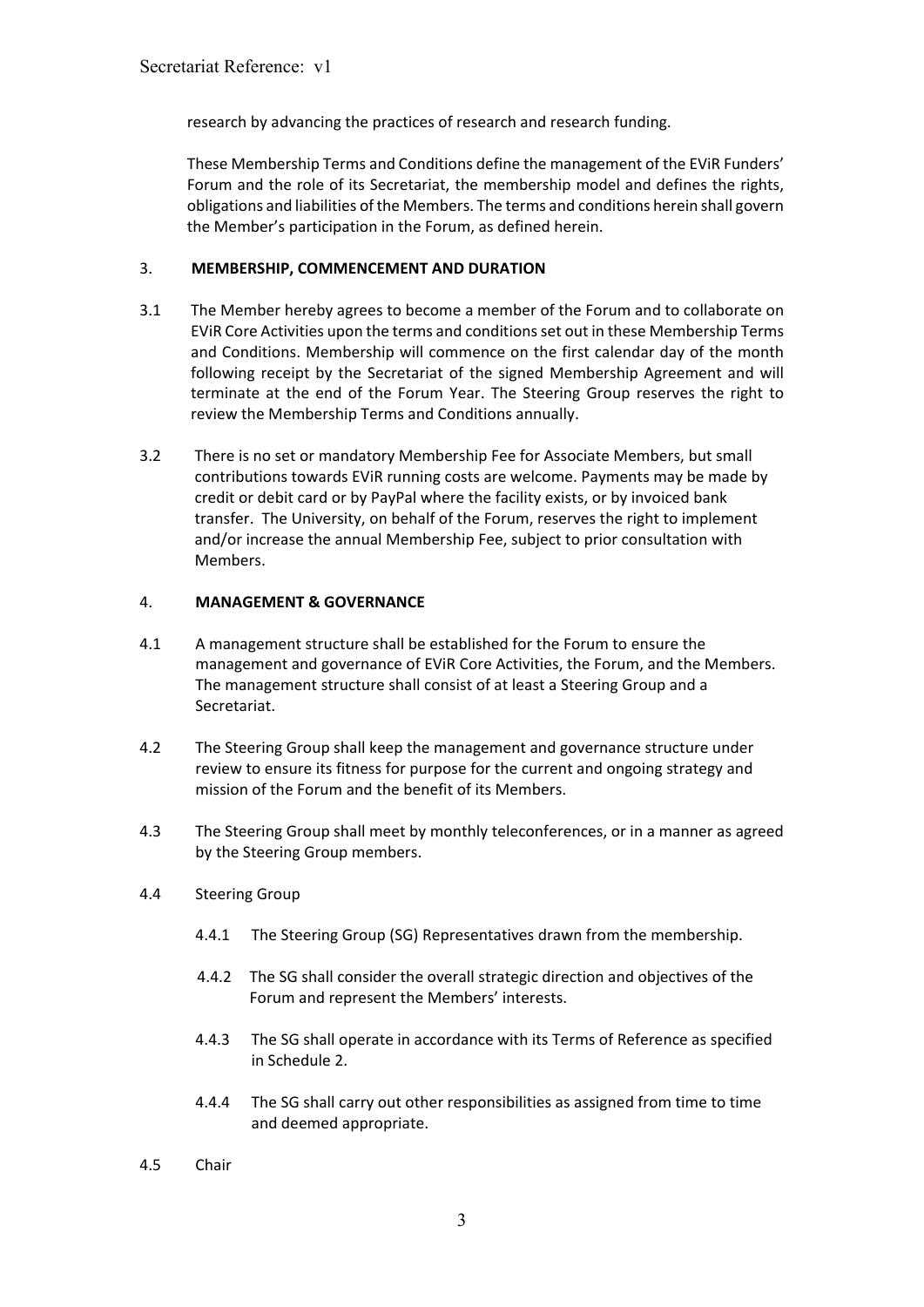4.5.1. The Chair will be appointed by the SG, on a rotating three year tenure with the option of up to two 12 month extensions.

4.5.2. The Chair will play a key role in liaising with the Secretariat and the SG to provide direction when a decision is required at short notice. The scope of the role is set out below:

- (a) Provide input and support to the Secretariat.
- (b) Meet every three to four weeks with the Secretariat to plan activities.
- (c) In the event of disagreement between the SG members, the Chair may take a decision by 'Chair's action'.
- (d) Chair the SG meetings.

#### 4.6 Secretariat

4.6.1 The Secretariat (ES) shall be responsible for the day to day operational management and fiscal responsibilities of the Forum. The Secretariat shall be managed and resourced by the University and is accountable to the SG.

- 4.6.2 The ES ensures best use of resources and delivery of Member benefits.
- 4.6.3 The ES directs the day to day activities of the Forum and the EViR Core Activities, together with reporting such activity to the SG.
- 4.6.4 The ES shall manage new Member applications and report such changes in membership to the SG.
- 4.6.5 The ES shall be responsible for leading on external funding applications in support of the EVIR Forum objectives.
- 4.6.6 The ES is responsible for the Forum publicity material and web presence, and;
- 4.6.7 The ES shall carry out other responsibilities as deemed appropriate and assigned from time to time, or as specified in the Terms of Reference (Schedule 2).

## **5 CONFLICTS OF INTEREST**

- 5.1 Subject to clause 5.2, if a proposed decision of the SG is concerned with an actual or proposed transaction or arrangement in which a SG Member (or Member represented by a SG Member) has any interest, that SG Member shall disclose that interest to the SG.
- 5.2 The other SG Members shall, acting reasonably and in good faith, determine whether that interest amounts to a conflict of interest. Where a majority of the SG Members present at the meeting (either in person, or by permitted proxy) determine that the interest does amount to a conflict of interest, the conflicted SG Member shall not be counted as participating in the decision-making process for quorum or voting purposes.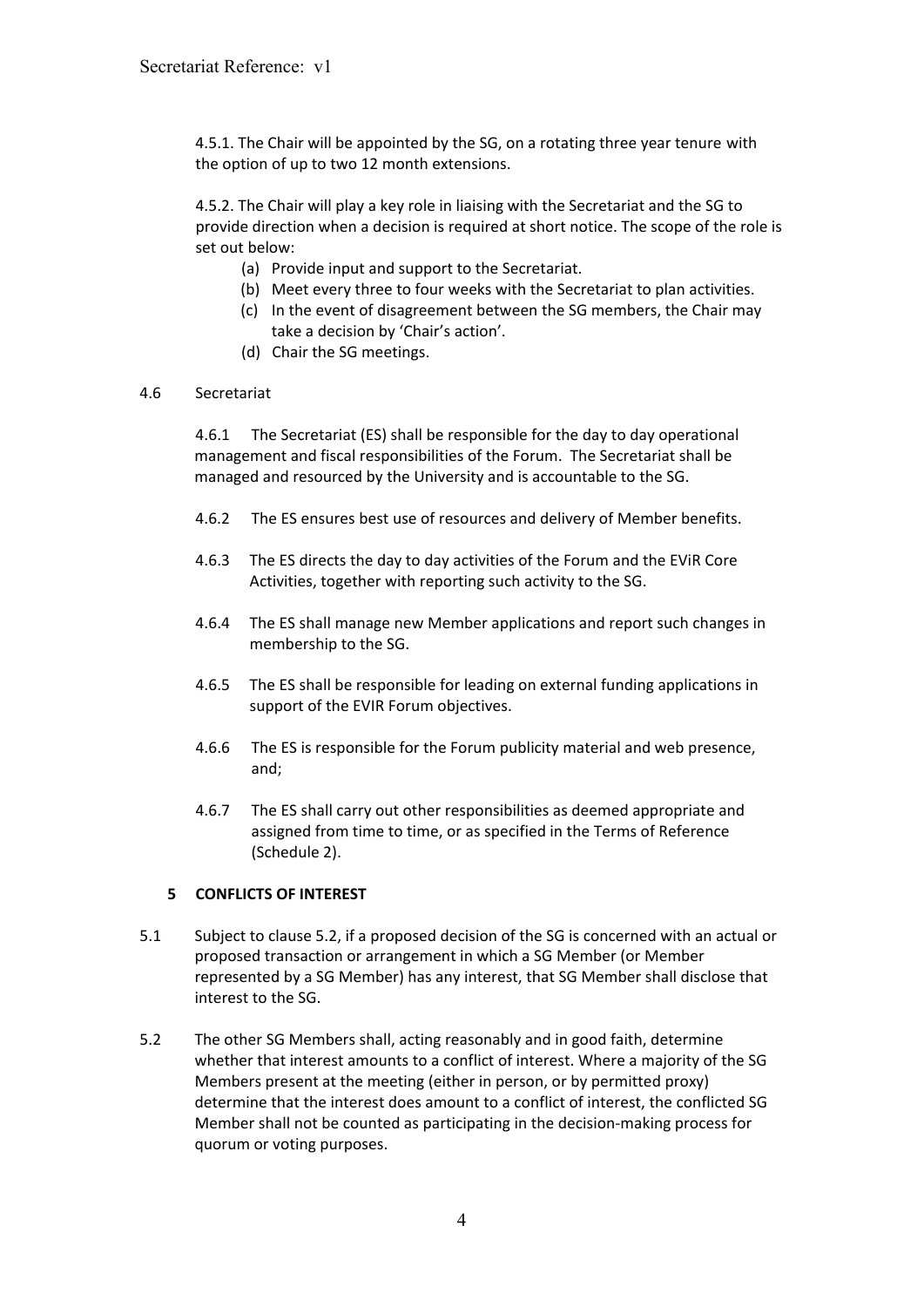#### **6 EVIR FUNDERS' FORUM FUND MANAGEMENT and PAYMENTS**

- 6.1 Annual Membership Fees and any voluntary contributions shall be contributed by the Members where applicable in accordance with the Membership Terms and Conditions, managed by the Secretariat for the benefit of the Forum and in support of EViR Core Activities.
- 6.2 The Secretariat shall produce an annual report for the SG and the membership to document the use of the Annual Membership Fees and any voluntary contributions.
- 6.3 An email reminder will be sent to the relevant Associate Member representative identified in the Application around  $1<sup>st</sup>$  September and each subsequent anniversary as a reminder that the signed Membership Agreement is due for the proceeding Forum Year should a Member wish to renew their membership, subject to Termination or Withdrawal in accordance with Clause 16 herein.
- 6.4 The use of any funds by the Secretariat outside the scope of planned Forum operational costs will be subject to approval by the SG.
- 6.5 In the event that the SG and its Members wish to conduct any commissioned work or research, the University shall have first right of refusal to undertake such work as the Forum host organisation and subject to the availability of appropriate skills to undertake the specified work.
- 6.6 In the event that the SG decides to close the Forum, any Membership Fees held by the University shall be returned to Member Organisation minus any agreed costs of closing activities.
- 6.7 Should the host of the Secretariat no longer wish to participate in the EViR Funders' Forum, they will provide the Co-convenors with at least six (6) months' notice and a replacement Secretariat will be sought.
- 6.8 The ES shall be hosted by the University. The SG reserves the right to contract a replacement ES for reasons of underperformance or negligence, giving the ES at least six (6) months' notice of the decision to contract a replacement ES.

## **7 GENERAL OBLIGATIONS OF THE PARTIES**

- 7.1 Each party shall at all times during the Membership Term:
	- (a) act honestly and faithfully and with due and proper diligence in the interests of the Forum;
	- (b) procure that any designee appointed by the Member to participate in an EViR activity; including but not limited to activities and committees, act honestly and faithfully and with due and proper diligence in the interests of the Forum;
	- (c) promptly and properly comply with all obligations imposed under the Membership Terms and Conditions; and
	- (d) use all reasonable endeavours to co-operate with the other Members in order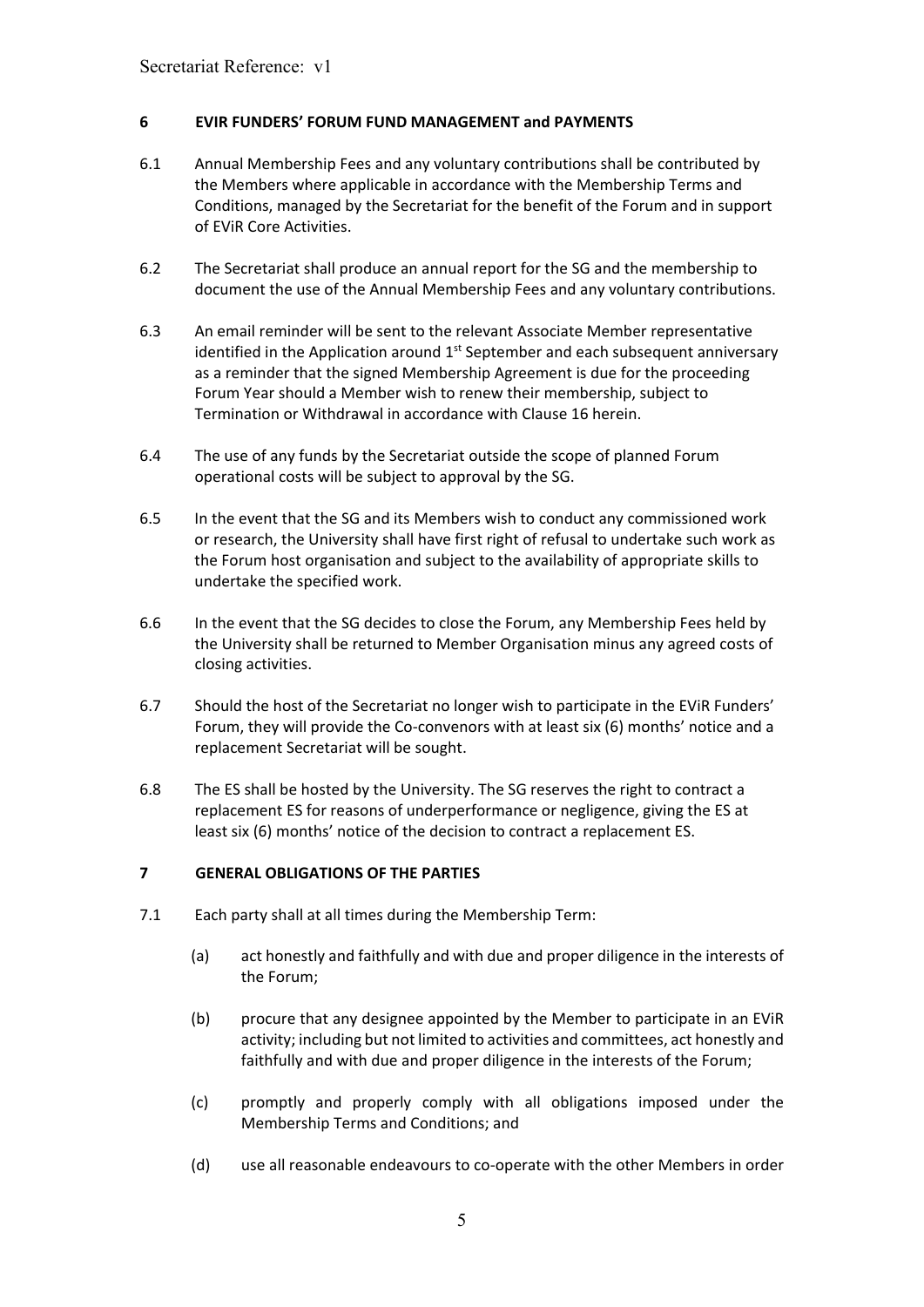to ensure the efficient operation of the Forum, to foster the development of the Forum activities and to ensure that, wherever appropriate and reasonably possible, activities that advance the practices of research and research funding are brought into the Forum.

- (e) support the Guiding Principles and strive to ensure value in research.
- 7.2 It shall be the responsibility of each Member to:
	- (a) notify the Secretariat promptly in the event that any details contained in its application form are no longer accurate or up to date (if applicable).
	- (b) participate in Forum meetings, with an expectation that the Member representative will attend at least one Forum meeting per annum.

#### **8 EViR CORE ACTIVITIES**

The Forum, through the ES, will develop an annual plan for EViR Core Activities for approval by the SG. The ES will also report on progress of EViR Core Activities to the SG.

The Members rights and obligations arising from the EViR Core Activities shall be in accordance with the Membership Terms and Conditions.

#### **9 INTELLECTUAL PROPERTY**

- 9.1 All Background IP is and shall remain the exclusive property of the Member owning it (or, where applicable, the third party from whom it is right to use the Background IP has derived).
- 9.2 All EViR Foreground IP shall be owned by the University in trust for the Forum. The University agrees to provide a perpetual, non-exclusive, non-transferable, royaltyfree licence for the Member organisations to use such IP for the purpose of supporting Forum activities.
- 9.3 The Secretariat shall maintain an IP register for all EViR Foreground IP.

#### **10 CONFIDENTIALITY**

- 10.1 All material shared through the Forum shall be treated as confidential by its Members unless otherwise specified.
- 10.2 Subject to Clauses 10.3 and 10.4, each Member shall use all reasonable endeavours to ensure that only those employees, students, and contractors have access to other Members' Confidential Information including Confidential Information from EViR Core Activities, as necessary under the Membership Terms and Conditions. Further, each Member undertakes to keep Confidential Information confidential, and not to disclose to any third party nor use for any purpose except as expressly permitted by the Membership Terms and Conditions, any of another Member's Confidential Information or Forum Confidential Information.
- 10.3 No Member shall incur any obligation under clause 10.1 with respect to information which: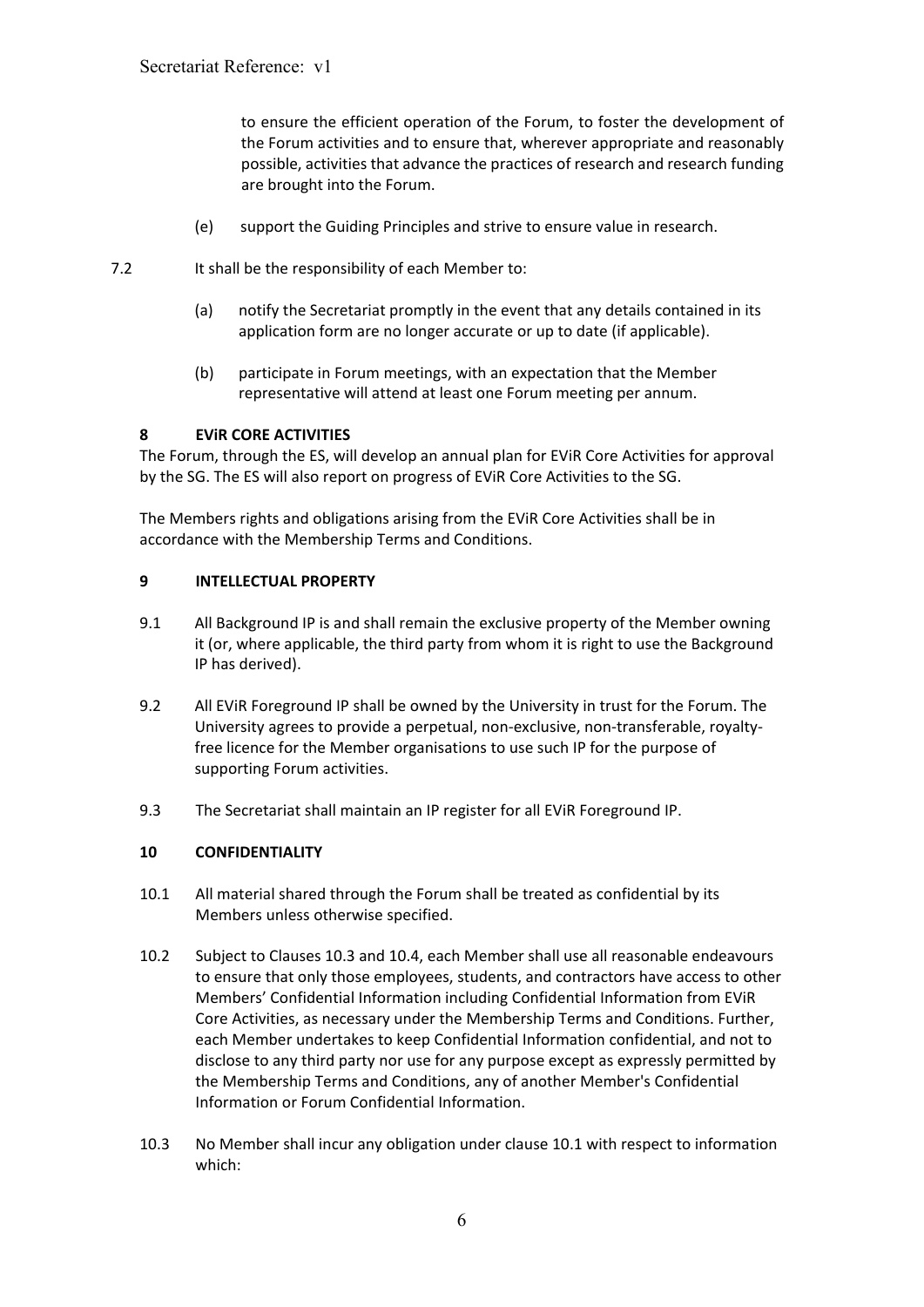10.3.1 is known to the receiving Member before the date of disclosure and not impressed already with any obligation of confidentiality to the disclosing Member; or

10.3.2 is or becomes publicly known without the fault of the receiving Member; or

10.3.3 is obtained by the receiving Member from a third party in circumstances where the receiving Member has no reason to believe that there has been a breach of an obligation of confidentiality owed to the disclosing Member; or

10.3.4 is independently developed by the receiving Member; or

10.3.5 is approved for release in writing by an authorised representative of the disclosing Member; or

10.3.6 the receiving Member is specifically required to disclose by law or in order to fulfil an order of any Court of competent jurisdiction provided that, in the case of a disclosure under the Freedom of Information Act 2000 or similar legislation in other jurisdictions, none of the exemptions in that Act applies to the Confidential Information.

- 10.4 If any Member receives a request under the Freedom of Information Act 2000 or similar legislation to disclose any Confidential Information, it shall notify and consult with the Forum. The Forum shall respond within five (5) working days after receiving notice if the notice requests assistance in determining whether or not an exemption in that act applies.
- 10.5 Each Party shall be responsible for ensuring the compliance of their respective employees, students, and contractors with the obligations of confidentiality in, and on terms no less onerous than, this Clause 10.
- 10.6 This Clause 10 shall remain in force for a period of seven (7) years following the termination of Membership of the EVIR FF, save that any Confidential Information which comprises personal data shall continue without limitation of time.

## **11 PUBLICITY AND PUBLICATION**

- 11.1 For transparency, Members must inform the SG if they are presenting any work in relation to the EViR Funders' Forum at external events.
- 11.2 No Member shall use the name or logo of any other Member in any press release or product advertising or for any other purpose without the prior written consent of that Member.

#### **12 DATA PROTECTION**

12.1 Only if the Member is otherwise subject to European Union legislation, University and Member agrees: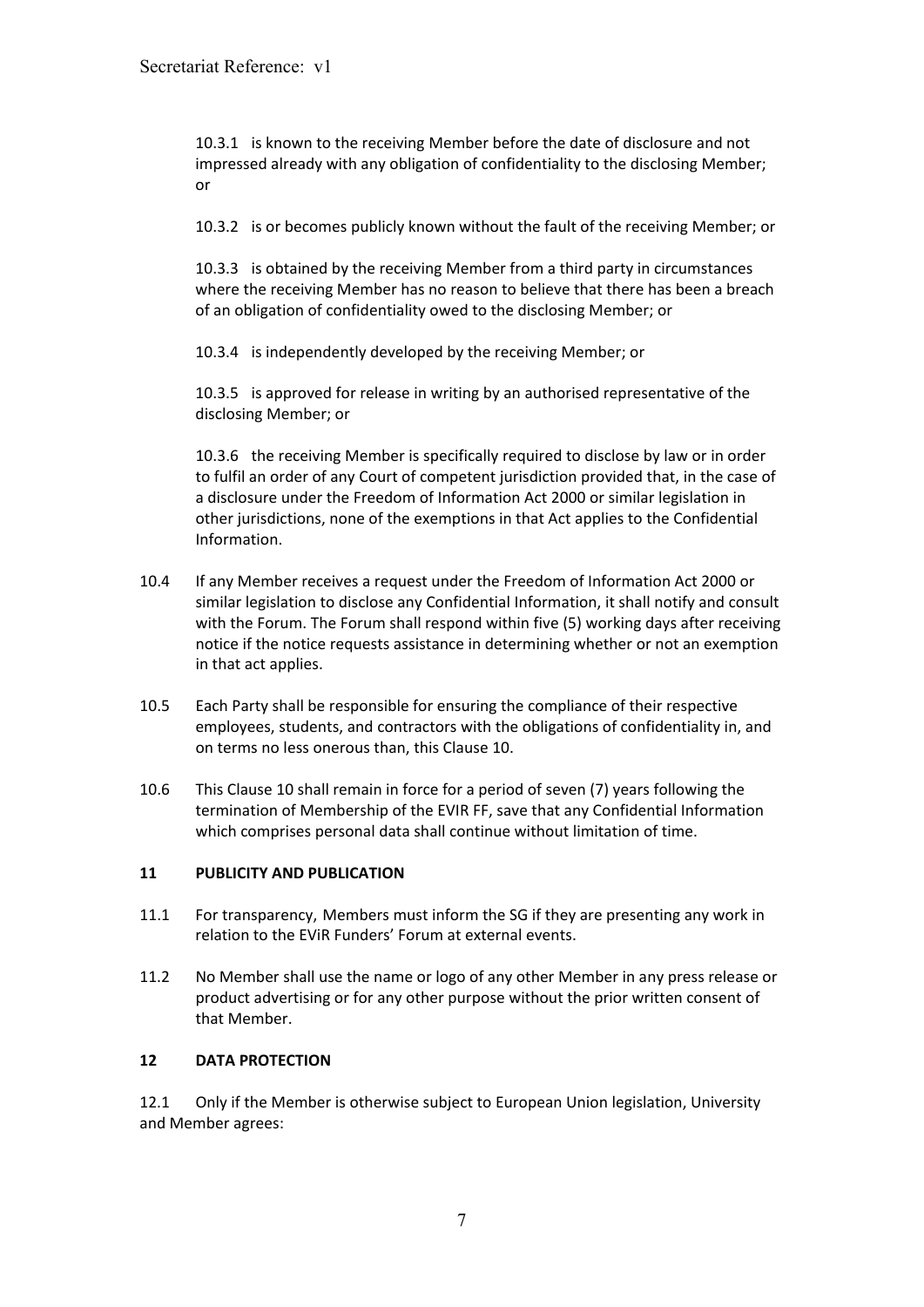- 12.1.1 that for the purposes of Processing Personal Data for the Secretariat function of the Forum, the University shall act as **Data Processor** and the Member shall act as **Data Controller** and each party shall comply with their respective obligations under the Applicable Data Protection Legislation;
- 12.1.2 to put in place and maintain appropriate technical and organisational measures to protect the Personal Data against unauthorised or unlawful Processing or accidental destruction, loss or damage;
- 12.1.3 to have adequate security programmes and procedures to ensure that only authorised personnel have access to Personal Data and that any persons authorised to have access to Personal Data shall respect and maintain all due confidentiality;
- 12.1.4 not to Process Personal Data for longer than is necessary to carry out the Secretariat function of the Forum (other than to comply with a requirement of applicable law); and
- 12.1.5 to notify the other without undue delay following any Personal Data Breach involving the Personal Data and each party shall co-operate with the other, to the extent reasonably requested, in relation to any notifications to competent authorities or to Data Subjects which are required following a Personal Data Breach.

## **13 WARRANTIES OF THE MEMBERS**

13.1 Each Member warrants to the other Members that:

(a) it has full power and authority under its constitution or equivalent document, and has taken all necessary actions and obtained all authorisations, licences, consents and approvals, to allow it to agree to the Membership Terms and Conditions; and

(b) it shall use reasonable endeavours to ensure the accuracy of any information or materials it supplies pursuant to these Membership Terms and Conditions, and promptly to correct any error in such information or materials of which it is notified or of which it becomes aware.

13.2 Except for the express warranties set out in these Membership Terms and Conditions, no Member gives to any other Member any warranty whatsoever, and all other conditions, warranties, stipulations or other statements (whether express or implied, by statute, at common law or otherwise howsoever) are hereby excluded.

## **14 LIABILITIES AND INDEMNITY**

- 14.1 The University warrants to the Member that the hosting of the Forum and its Secretariat function shall be performed using reasonable care and skill as far as reasonably possible.
- 14.2 Except in cases of death or personal injury caused by the University's negligence, the University shall not be liable to the Member by any reason for any loss of profit or any indirect, special or consequential loss, damages, costs, expenses or other claims which arise out of or in connection with its hosting of the Forum and the Secretariat function arising under the Membership Terms and Condition. The entire liability of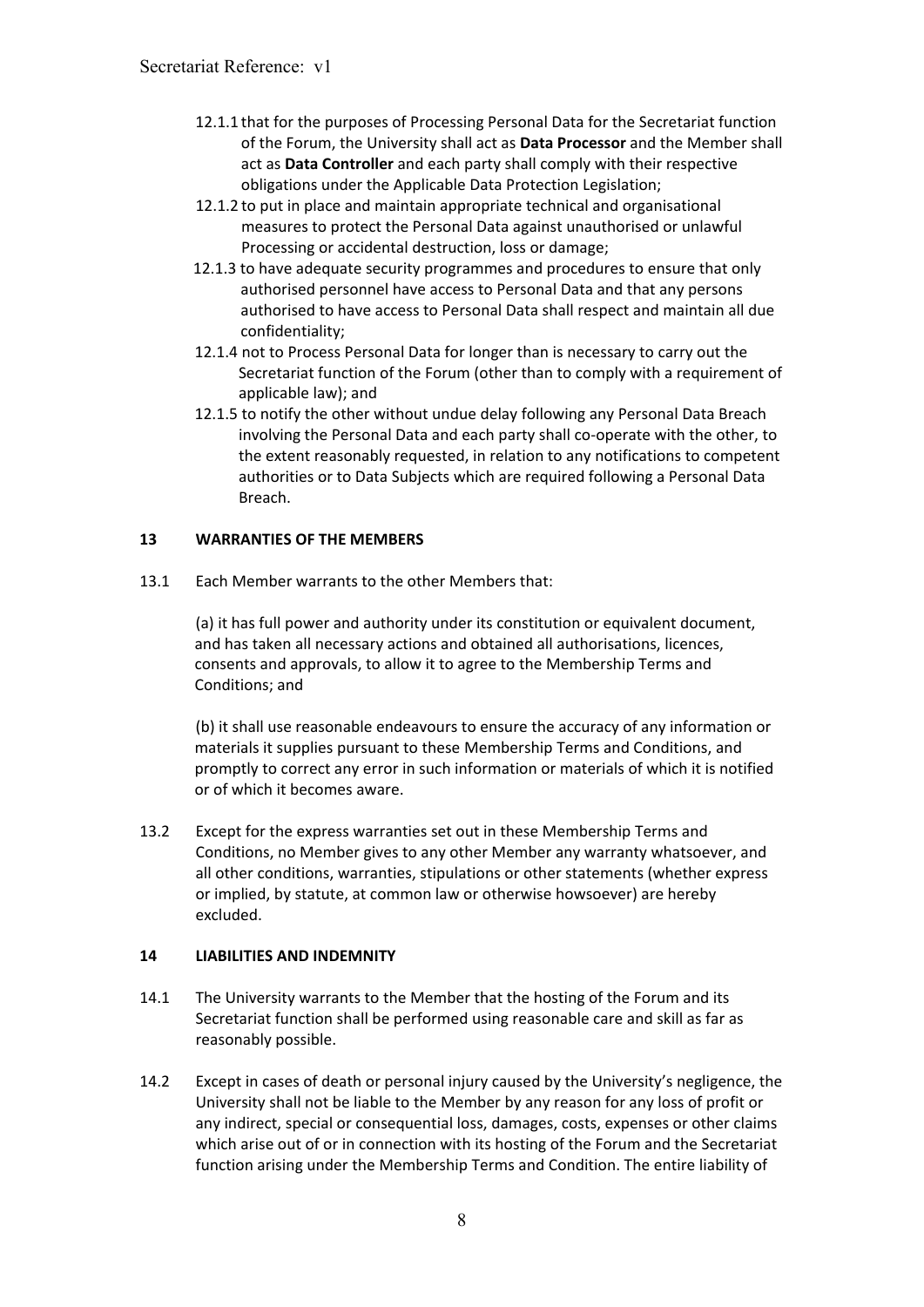the University shall not exceed the Annual Membership Fee paid by that Member in the year during which the act or omission occurred, except as expressly provided herein. This warranty is in lieu of all other terms, conditions and warranties, expressed or implied statutory or otherwise and any other liabilities whatsoever.

## **15 TERMINATION OR WITHDRAWAL**

- 15.1 These Membership Terms and Conditions shall continue in effect until such time as the Member's membership is terminated by the Member (voluntarily) or by the Forum (for non-payment or cause), or where there is a decision by the SG to remove a Member. In the event of any termination of the Member's membership any fees that are due and owing shall remain payable, and no refund shall be made of any dues paid.
- 15.2 As the Forum was established with the support of the University to support its charitable aims as an institution of higher education and research, the Member acknowledges that the Forum Secretariat relies on the Annual Membership Fees to support these endeavours and the Forum budget is based on these fees. For the Forum to maintain its sustainability and rely on its budget forecast(s) the Member agrees to provide the Forum written (email to Secretariat is sufficient), advance notice of its intention to voluntarily terminate their agreement to the Membership Terms and Conditions or withdraw as a Member with three (3) months written notice.
- 15.3. Should the Forum become dissolved, any Membership Fees held by the University shall be returned to the Member Organisation for the remainder of the Membership Term, minus any agreed costs of closing activities.

## **16 MISCELLANEOUS**

## **16.1 Attachments, Inconsistencies and Severability**

In case of conflicts between the application, the schedules and the core text of the Membership Terms and Conditions, the latter shall prevail. Should any provision of the Membership Terms and Conditions become invalid, illegal or unenforceable, it shall not affect the validity of the remaining provisions of the Membership Terms and Conditions. In such a case, the Members concerned shall be entitled to request that a valid and practicable provision be negotiated which fulfils the purpose of the original provision.

## **16.2 Amendments**

The Membership Terms and Conditions may not be amended except by the prior written approval of the Forum.

## **16.3 No representation, partnership or agency**

The Members shall not be entitled to act or to make legally binding declarations on behalf of the Forum, University or any other Member. Nothing in the Membership Terms and Conditions shall be deemed to constitute a joint venture, agency, partnership, interest grouping or any other kind of formal business grouping or entity between the Members.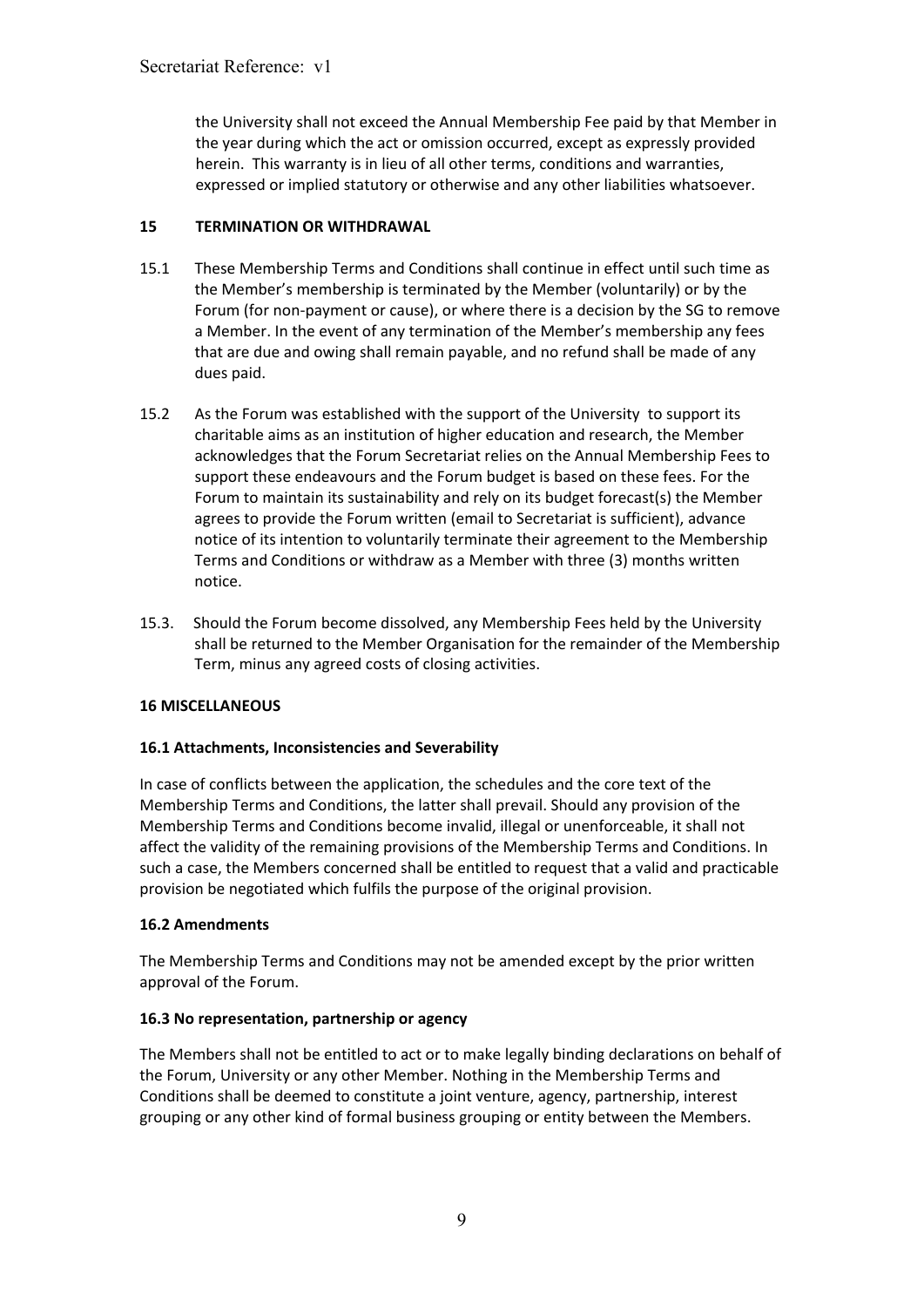### **16.4 Notices and Other Communication**

Any notice to be given under the Membership Terms and Conditions shall be in writing to the addresses and recipients as listed in the most current address list kept by the ES.

*Formal notices:* If it is required in the Membership Terms and Conditions that a formal notice, consent or approval shall be given, such notice shall be signed by an authorised representative of the Member or the Forum and shall either be served personally or sent by mail with recorded delivery to the address of record as listed in the application form or amended by notice to the Forum.

*Other communication:* Other communication between the Members may also be effected by other means such as e-mail with acknowledgement of receipt, which fulfils the conditions of written form. Any change of persons or contact details shall be notified immediately by the respective Member to the Forum.

The address list shall be accessible to all Members on request.

#### **16.5 Assignment**

No rights or obligations of the Members arising from the Membership Terms and Conditions may be assigned or transferred, in whole or in part, to any third party without the prior written consent of the Forum, except in the case of a transfer or sale of all or substantially all of the business assets of the Member, or a merger, consolidation, or other transaction that results in a change in control of the Member, provided that the surviving entity must agree to the Membership Terms and Conditions.

### **16.6 Continuing Obligations**

Clauses 6, 8, 9, 10, 11, 14, 15, 16.5, 16.6, and 16.8 shall survive the termination of the Membership Terms and Conditions, the expiry of agreement to the Membership Terms and Conditions, or the withdrawal of any Member for any reason and shall continue in force indefinitely or, in the case of clause 10 (Confidentiality), for seven (7) years.

## **16.7 Force Majeure**

The Forum or the University shall not be liable under or deemed in breach of the Membership Terms and Conditions for any delays or failures in performance of the Membership Terms and Conditions which result from circumstances beyond its reasonable control.

#### **16.8 Mandatory National Law**

Each Member agrees to comply at all times with all applicable laws, regulations and guidelines relating to (i) anti-bribery and anti-corruption; (ii) environment and (iii) other applicable laws and regulations, of the country in which each is located and/or where any EViR Core Activity is undertaken. Further, each party shall comply with its own applicable policies, rules, regulations, ordinances, stipulations, and instructions, ("Policies") which include generally accepted standards in relation to, amongst others, business integrity, sustainability, labour standards, health and safety and the environment. Each party acknowledges that they are committed not to do anything by action or by omission that could be in breach of its applicable Policies.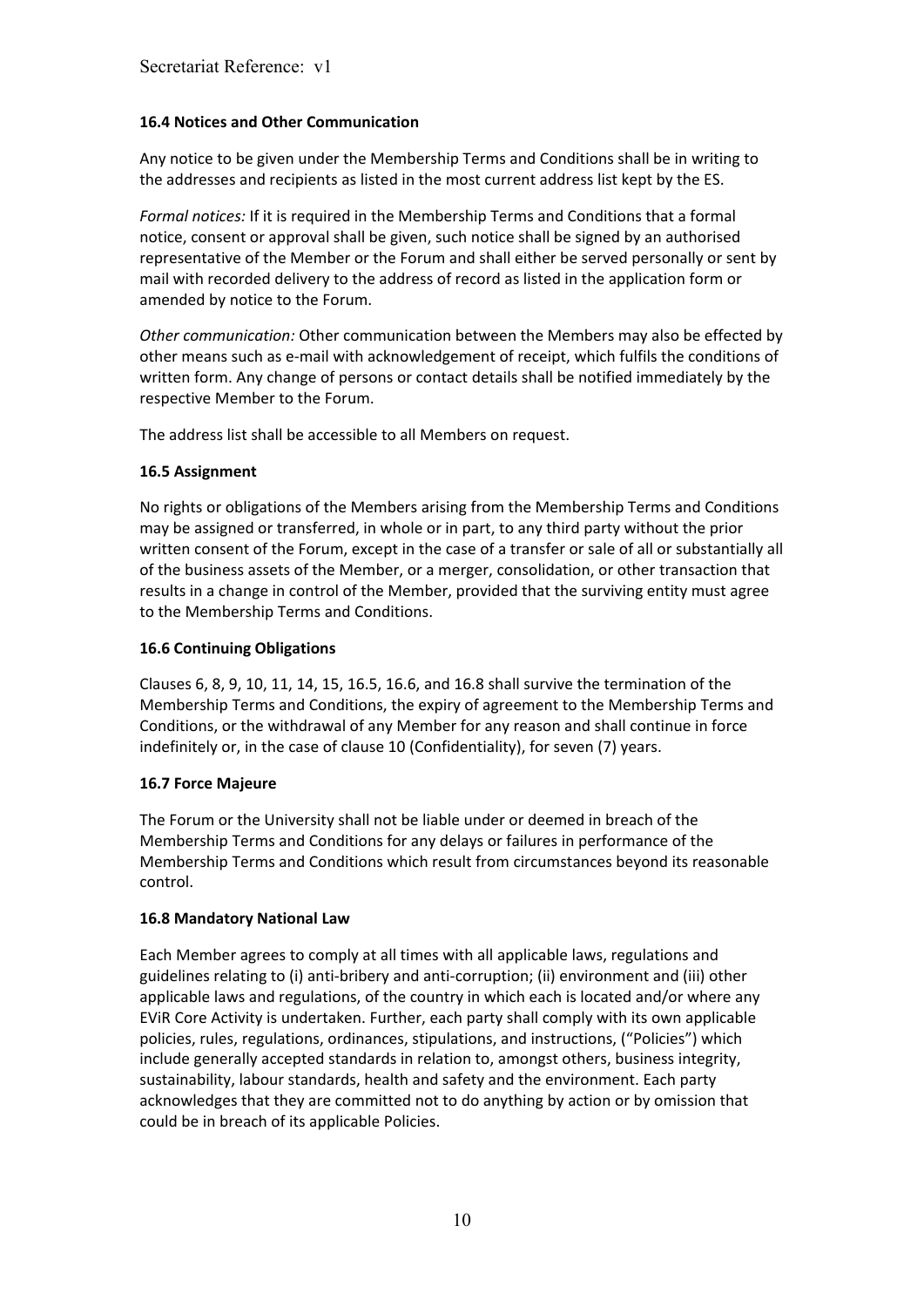### **16.9 Informal Dispute Resolution**

If any dispute arises out of the Membership Terms and Conditions the parties or between Members, the parties to the dispute shall first attempt to resolve the matter informally through designated senior representatives of each party to the dispute or the SG if appropriate. If the parties are not able to resolve the dispute informally within a reasonable time not exceeding two (2) months from the date the informal process is requested by notice in writing either party may bring proceedings in accordance with Clause 16.10.

#### **16.10 Applicable Law and Settlement of Disputes**

The Membership Terms and Conditions shall be governed exclusively by the laws and regulations of England. Subject to clause 16.9 (Informal Dispute Resolution) the English Courts shall have exclusive jurisdiction to deal with any dispute, which may arise out of or in connection with the Membership Terms and Conditions.

#### **SCHEDULES**

1 Membership Fees and Benefits 2 Steering Group Terms of Reference

[*Insert your name, job title and organisation*]

Signed:..............................................

Date:..................................................

Please state if your organisation would like to make a voluntary contribution to EViR running costs:

☐ Yes ☐ No

If yes, please state contribution below:

……… GBP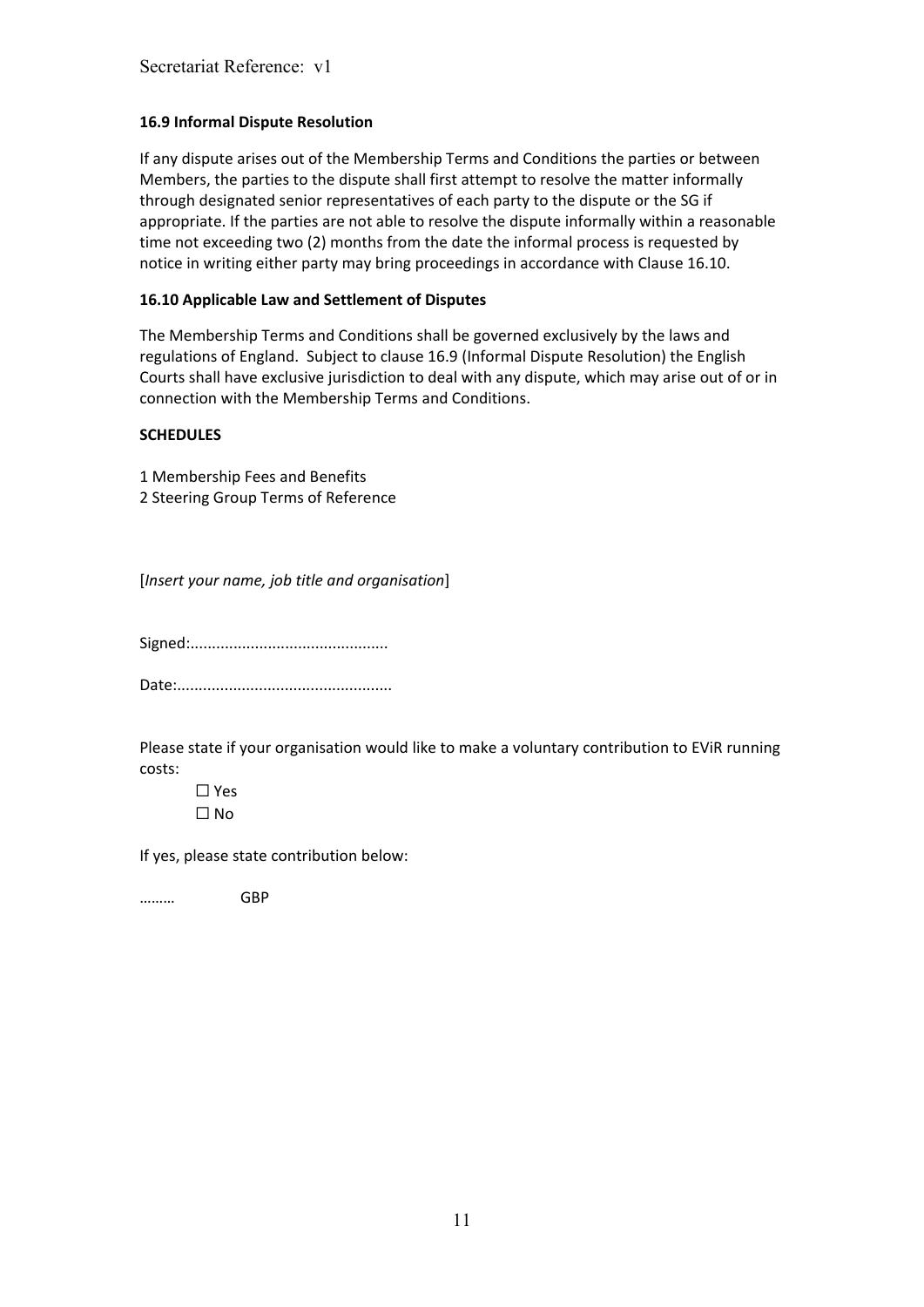## **SCHEDULE 1 Membership Fees and Member Benefits**

#### **Associate Membership Fee Structure for the EViR Funders' Forum**

There is no set or mandatory Membership Fee for Associate Members, but small contributions towards EViR running costs are welcome (to be detailed at signatory page, if applicable).

#### **Membership benefits**

All EViR members have access to:

- the EViR network of members;
- all past and present materials, tools and resources, including those from Forum groups on Microsoft Teams;
- membership of EViR working groups related to the Guiding Principles;
- membership of EViR interest groups for specialist areas;
- EViR conferences and webinars;
- the EViR community of practice for peer networking, queries and discussions.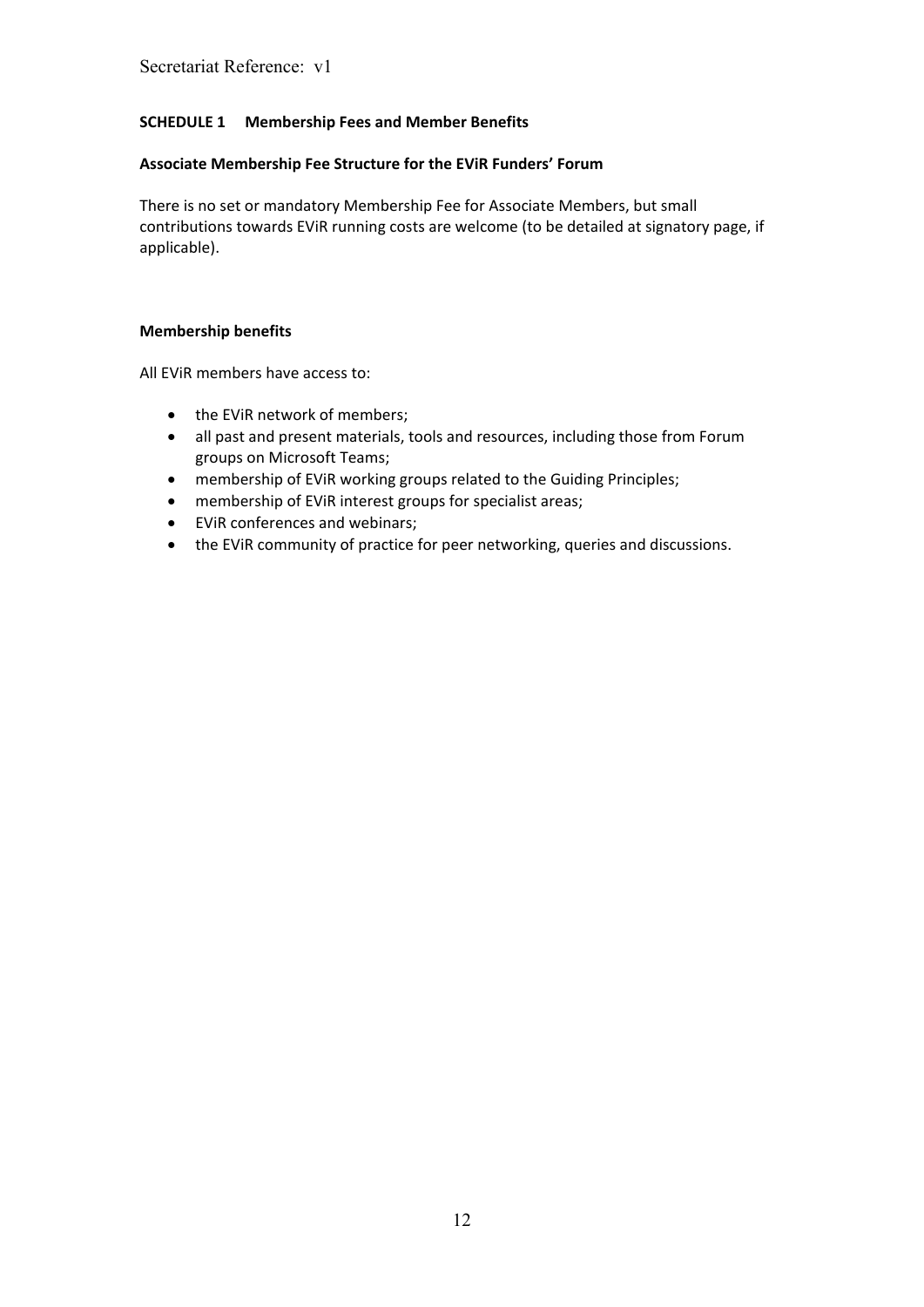# **SCHEDULE 2 EViR Steering Group Terms of Reference (Dated 19 July 2021)**

## **1. Purpose**

**1.1.** The EViR Funders' Forum offers an international community of shared practice and facilitated learning to increase the value of health-related research.

The objectives of the EViR Funders' Forum are to share, collaborate, learn and promote knowledge exchange to achieve the following:

- Set justifiable research priorities.
- Ensure robust research design, conduct and analysis.
- Ensure regulation and management of research conduct is proportionate to risks.
- Make all information on research methods and findings accessible and all reports complete and usable.

EViR has set out [10 Guiding Principles](https://evir.org/our-principles/) that underpin this ambition.

**1.2.** The goal of the EViR Funder's Forum is to maximise the probability of benefits to society from health-related research by advancing the practices of research and research funding. **1.3.** The purpose of the EViR Steering Group is to consider strategic and major operational issues for the Funders' Forum.

## **2. Role of the Steering Group**

**2.1.** The responsibilities of the EViR Funders' Forum Steering Group are:

- Setting the strategic agenda.
- Consider major operational issues for the Funders' Forum, including supporting the development and delivery of the agenda for the Forums' meetings.
- Develop and oversee the EViR Programme.
- Ensure that opportunities are addressed that could impact on:
- The collaboration and development of the Forum,
- Finance, infrastructure and reputation.
- Approve any tools, resources or discussion papers that are to be published under the banner of EViR.
- Oversee the work of the Secretariat through the annual review.
- Receive financial reports and oversee the Forum finances.
- Consider new membership requests.
- Ensure that the Group works according to the EDI (Equality, Diversity and Inclusion) principles.
- The Steering Group will almost always act via consensus.
- To review and update EViR documentation including this document annually.

## **3. Composition of the Steering Group**

- Chair
- Initial current members are expected to be the co-convenors whilst the group develops.
- The Steering Group at a minimum includes representatives of four full member organisations at any time.

• Representatives are drawn from the membership and invited by existing Steering Group members including but not limited to the organisation which host the EViR meetings.

• Efforts will be made to ensure that membership of the Steering Group is representative of the range– by type, size and geography – of EViR members.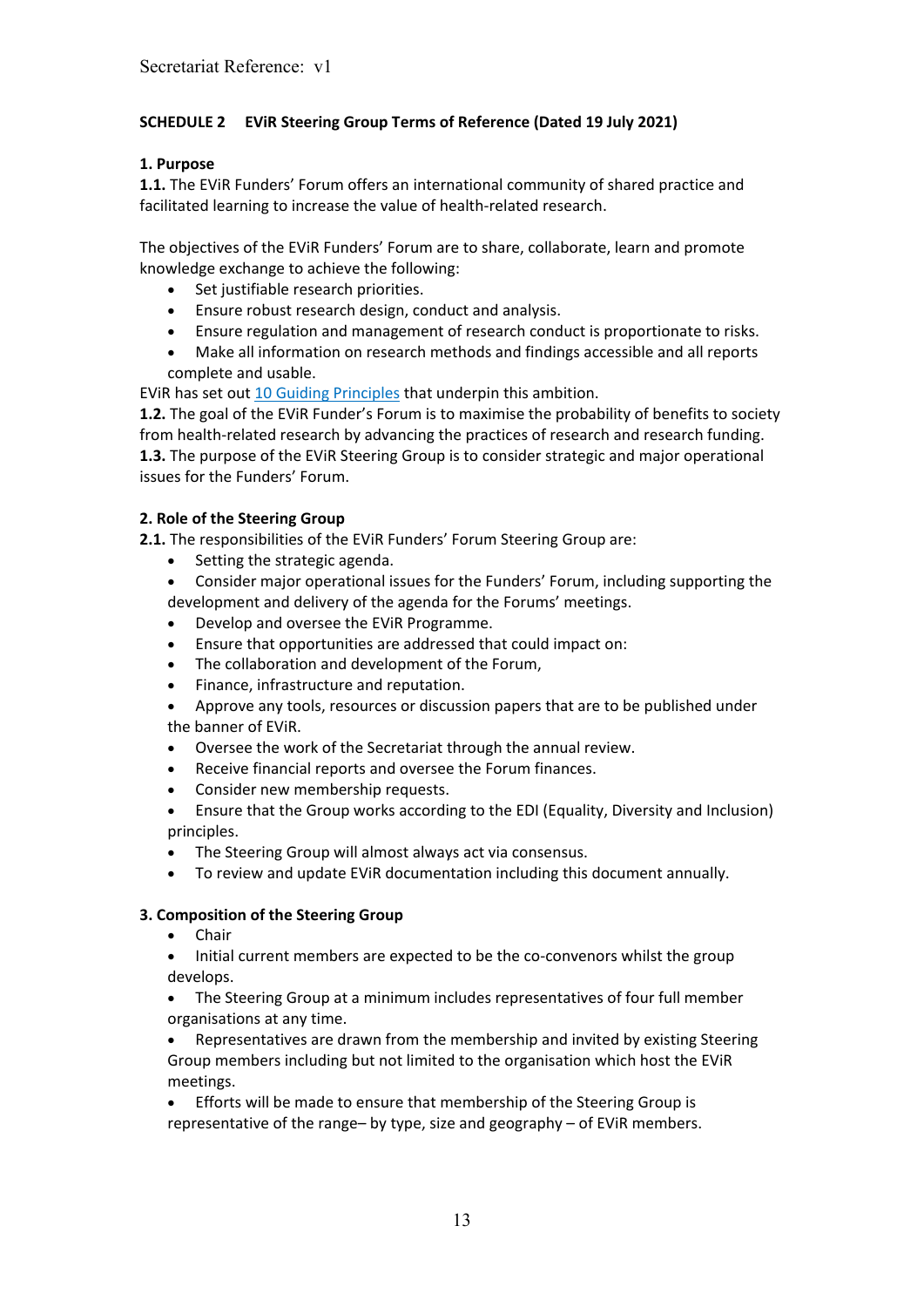## **4. Steering Group Membership**

- The EViR Steering Group will approve new members for the EViR Steering Group.
- Steering Group membership will be a term of three years with the possibility of renewing once.
- The Steering Group membership of Hosting organisations will be held for a year.

### **5. Chair of the Steering Group**

#### **5.1.** Role of the Chair

The Chair will play a key role in supporting the Secretariat and the Steering Group, and will provide direction when a decision is required at short notice. The scope of the role is:

- Support the Secretariat on behalf of the Steering Group of the day to day management of the SG.
- Chair and set an agenda for the steering group meetings.
- In the event consensus within the SG cannot be achieved, the Chair will implement the majority decision.
- In the absence of a majority decision the Chair will have the casting vote.
- Act as ambassador of the Forum.
- Be a visible leader of the EViR Forum on behalf of the SG, e.g. chairing round table meetings or presenting the annual report on Forum
- Membership support:
	- $\circ$  Agree with the Secretariat strategies for recruiting new members and their organisations.
	- o Discuss with the Secretariat the resolution of sensitive membership issues.
	- For example, poor conduct or unhealthy disagreement among members.

#### **5.2.** Chair selection and tenure

- The Chair will be nominated from the Steering Group (SG) or by the Steering Group. The SG's nomination should be seconded by a non-steering group member of the Forum and agreed, by consensus, at a Membership meeting.
- Tenure of the Chair is for three years with a possibility of extensions for a further two years.

#### **6. Support and arrangements**

**6.1.** Support: The Steering Group will be supported by the EViR Secretariat which is accountable to the SG and the University of Southampton as the employer. The activities of the Secretariat will be overseen by the Steering Group and are:

- Oversee and provide support to the Forums' activities by measuring and managing
- performance, identifying risks and taking action when necessary.
- Manage EViR budget.
- Steering Group support:
	- o Plan, deliver, chair and minute Steering Group meetings.
	- o Support the Steering Group to develop and refine the strategic direction of the EViR Funders' Forum.
	- o Work with the Steering Group to plan, develop, attend and run two round table meetings per year, webinars and a conference every two years.
	- $\circ$  Serve as editor for Forum related outputs (papers, reports, communications, abstracts, presentations etc), the Steering Group will provide overall editorial leadership.
- Forum workstream support:
	- o Communications:
		- Create, maintain and oversee website/online/social media presence.